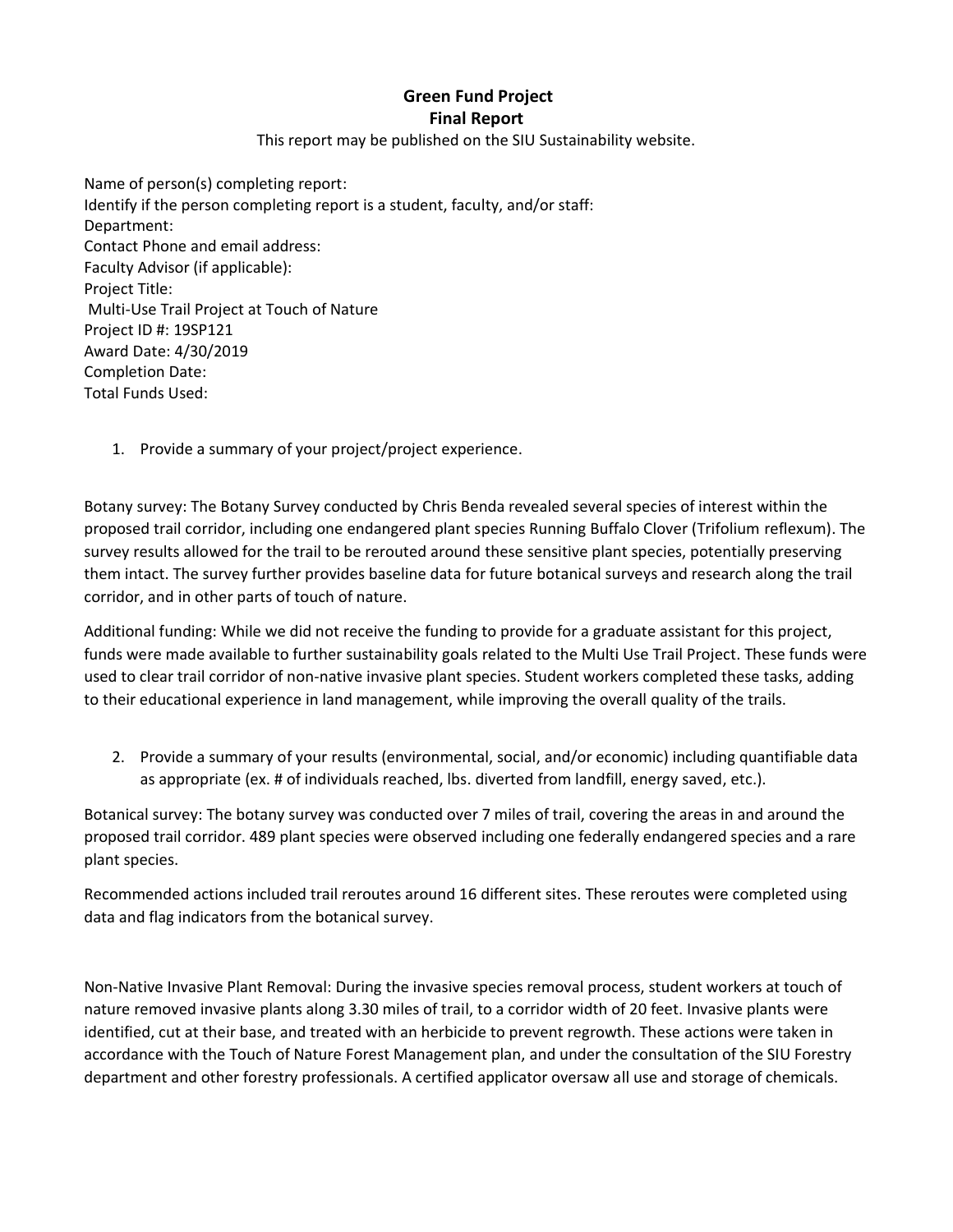3. Summarize how your project promoted the Green Fee/Sustainability on campus including, but not limited to, flyers created, screenshots of website, signage, etc. Please include website links, if applicable. (Reminder: you are required to promote your project using at least 2 items from the awardee website promotion list.)

The ongoing growth and development of this project is due in large part to the Green Fund. We promote as an essential partner on our web page a[t https://ton.siu.edu/touch-of-nature-forest/multi-use-trail](about:blank)[projects.php.](about:blank)

- 4. Provide evidence of how you used the Green Fund Marker in your project. The green fund markers is posted in a prominent location on the Touch of Nature website. [https://ton.siu.edu/touch-of-nature-forest/multi-use-trail-projects.php](about:blank)
- 5. Is there anything you would do differently if you were to do a similar project in the future? If so, please describe.

We believe that the sustained efforts of graduate assistants could benefit the continuity of this project, year to year. In the future, we hope to make a better effort to pursue funding for graduate assistants. The opportunities of student contributions and enrichment on this project are tremendous. We hope that the Green Fund will continue to make those opportunities available.

6. Provide as an attachment to the email (see email address below) a minimum of 5 digital images. A minimum of one of the five images should include a person. Images should be of high a quality as possible and be attached in jpg format, if available. Images will be used to promote interest in sustainability projects on campus and may be used on our website and in other promotional material. These can be photos of the progress of the project or the completed project. Provide captions for photos here.

Images include process photos of endangered plant found during survey, student workers conduction invasive species removal, and the total mapped extent of the botanical survey.

- 7. In 2-5 sentences, describe what you learned from completing the Green Fund grant process. Include a detailed response (Do not simply respond "yes" or "no.") to at least one of the following questions to help us understand how this project has impacted your overall university experience.
	- Do you have a different understanding of sustainability now than you did at the beginning of the process?

We gained a lot of valuable insight into best practices of land management, and the rich natural resources here at Touch of Nature. The institutional memory of this project will benefit sustainability at Touch for years to come.

• Did you apply knowledge or skills learned from courses at SIU?

The several students and staff involved all had to rely on their SIU coursework, as well as each other to accurately identify plants, map accomplishments, and make recommendations for trail reroutes. Some of the course we referenced included Wildland Management, Geographic Information Systems, Tree Identification, Plants of Southern Illinois, and many others.